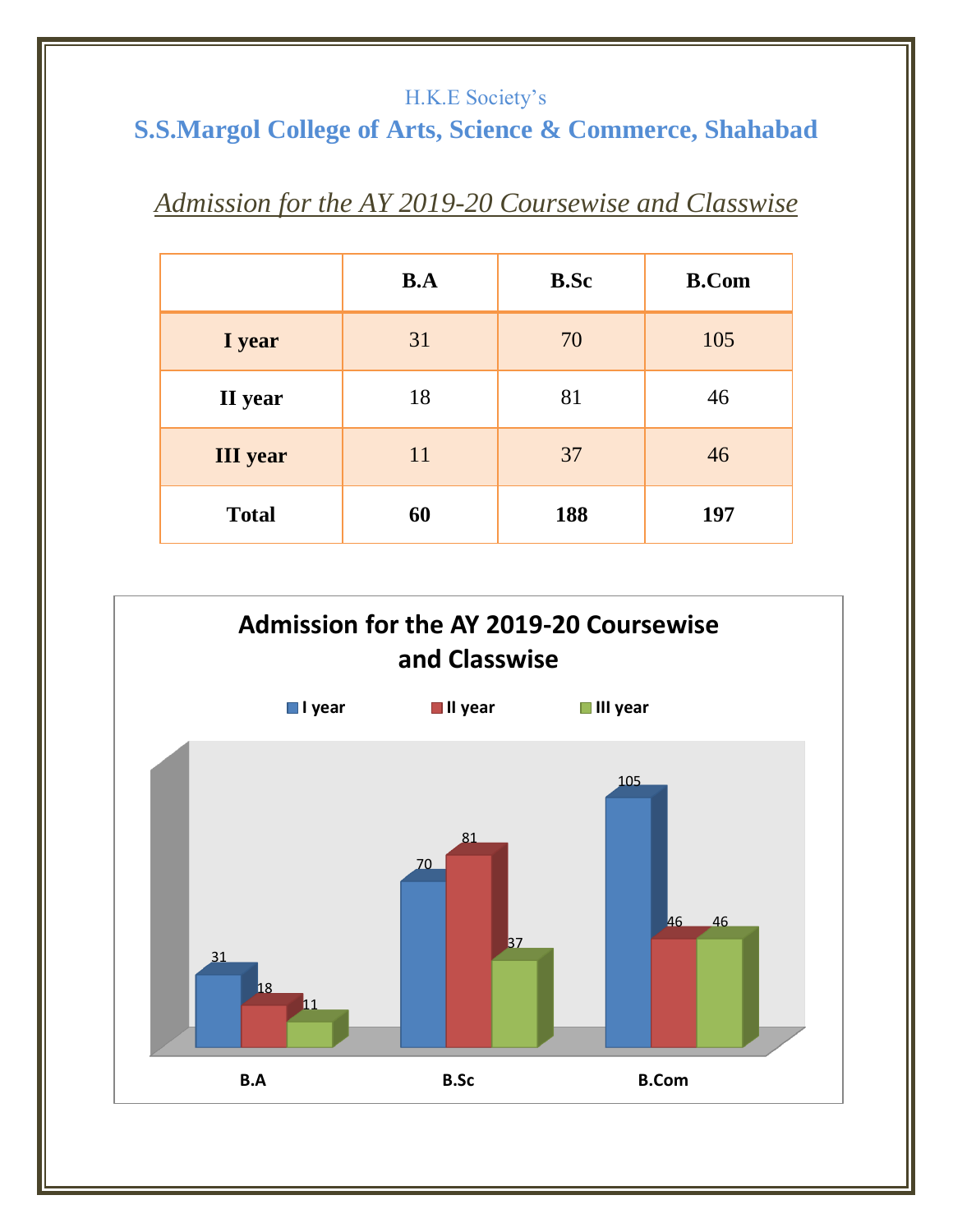#### H.K.E Society's

# **S.S.Margol College of Arts, Science & Commerce, Shahabad**

### *Admission for the AY 2019-20 B.A Classwise and Genderwise*

|              | <b>B.A I year</b> | <b>B.A II year</b> | <b>B.A III year</b> | <b>Total</b> |
|--------------|-------------------|--------------------|---------------------|--------------|
| <b>Boys</b>  | 16                | 10                 | 6                   | 32           |
| <b>Girls</b> | 15                | 8                  | 5                   | 28           |
| <b>Total</b> | 31                | 18                 | 11                  | 60           |

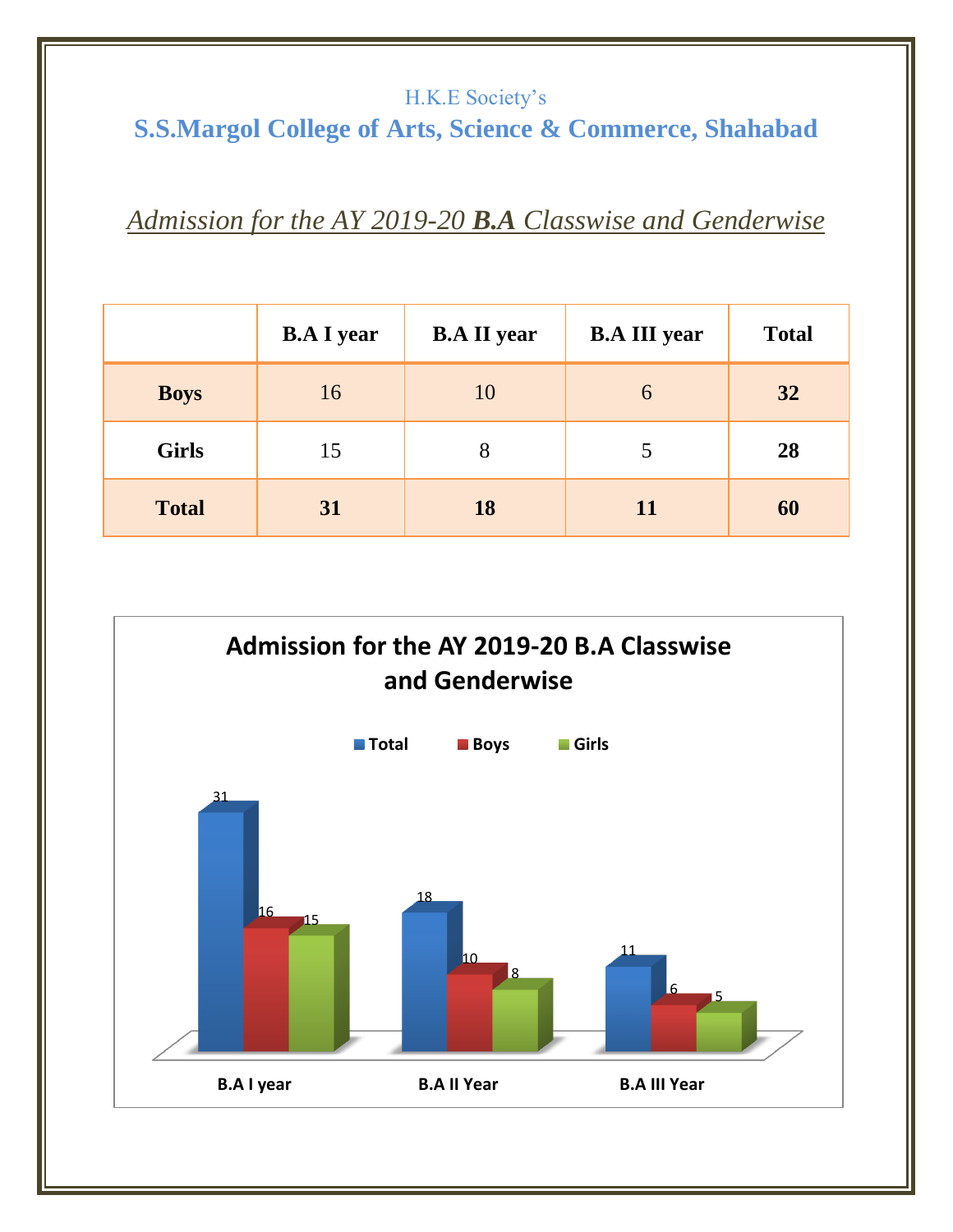### H.K.E Society's **S.S.Margol College of Arts, Science & Commerce, Shahabad**

## *Admission for the AY 2019-20 B.Sc Classwise and Genderwise*

|              | <b>B.Sc I year</b> | <b>B.Sc II year</b> | <b>B.Sc III year</b> | <b>Total</b> |
|--------------|--------------------|---------------------|----------------------|--------------|
| <b>Boys</b>  | 32                 | 47                  | 11                   | 90           |
| <b>Girls</b> | 38                 | 34                  | 26                   | 98           |
| <b>Total</b> | 70                 | 81                  | 37                   | 188          |